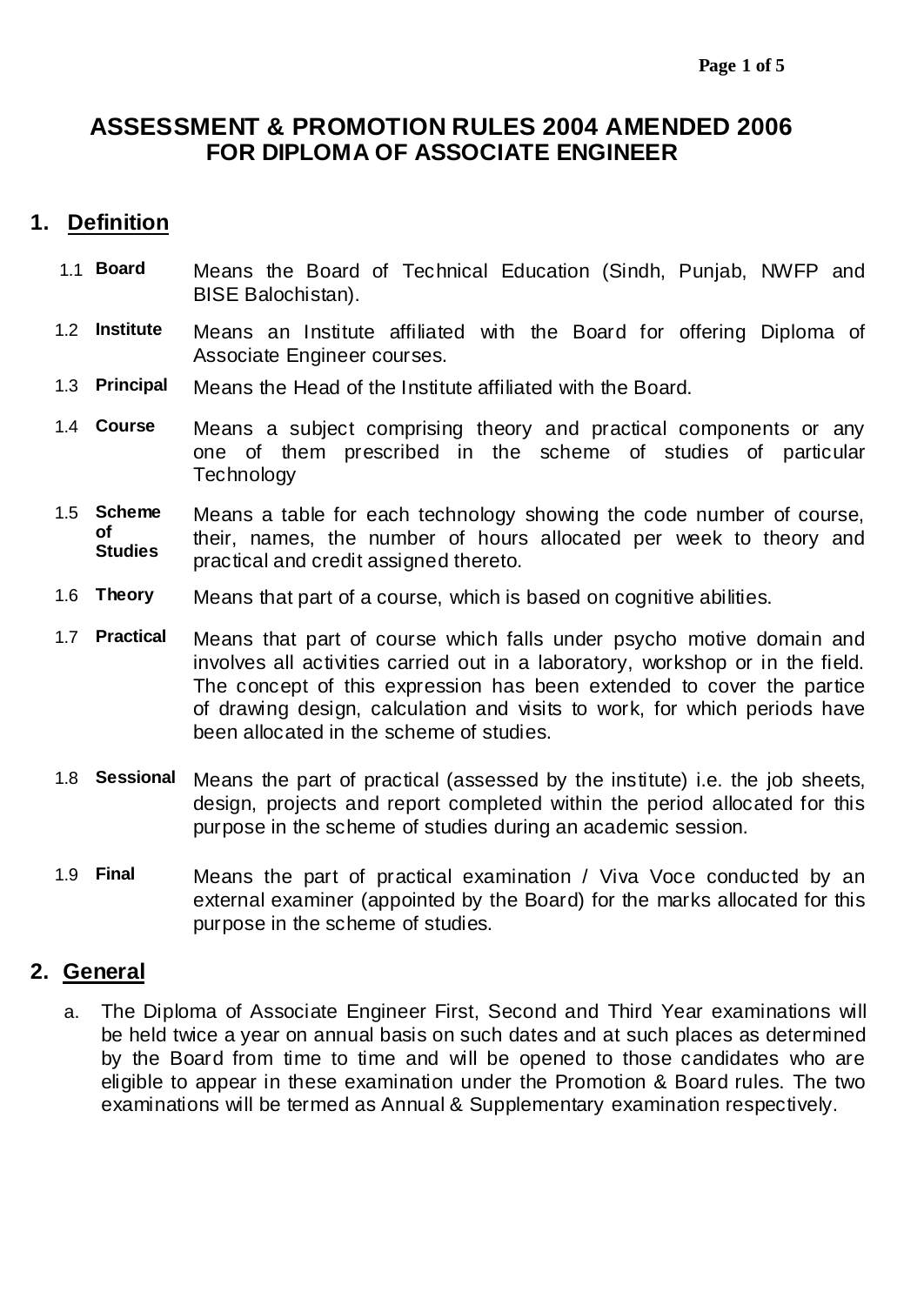- b. For eligibility to appear in the examination a candidate must have:
	- i. Been duly enrolled in an institution affiliated with the Board.
	- ii. Been registered with the board by the dates fixed by the board.
	- iii. Fulfilled the attendance requirement as laid down in rules
	- iv. Satisfied the principal of the institute of his/ her conduct.
	- v. Satisfied the principal about his/her satisfactory performance in the prescribed courses of study in term of assessment rules for the Institutional examinations.
- c. One contact hour of theory or three contact hours of practical carry one credit of 50 marks.

#### **Note:**

The practical training will be considered as an independent course having no theory component for the purpose of attendance, Assessment & Promotion rules.

# **3. Assessment Rules.**

- 3.1 In order to pass theory component, a student must obtain at least 40% marks in the component.
- 3.2 In order to pass practical component / training, a student must obtain 50% marks in sessional and final part of the component / training separately.
- 3.3 In order to pass a course it will be necessary to pass in theory and practical components of that course separately.
- 3.4 A candidate who has passed either theory or practical component of course will not require to re-appear in that component.
- 3.5 A candidate who has passed in sessional part of the practical component / training will not be required to repeat that part.
- 3.6 Theory examination will be conducted by the Board for 100 % of the total marks assigned for theory components of that course.
- 3.7 Distribution of marks for the practical component/ training will be as under:

# i) **Sessional Part: -**

60 % marks will be assigned to the work done during the session including operations, jobs, practical, note books, internal tests etc. These marks will be duly vetted by the Head of Department and Principal of the Institution. Evaluation of sessional marks will be according to the following criteria: -

| a). Attendance                         | <b>20%</b> |
|----------------------------------------|------------|
| b). Quiz / Test                        | 30%        |
| c). Assignments / Jobs / Note Book 50% |            |

### ii) **Final Part**

40 % marks will be assigned to the final practical examination (to be conducted by the Board). For evaluation of marks, the practical subject are divided into two groups i.e. category (A) and category (B) Evaluation procedure for these courses shall be as under: -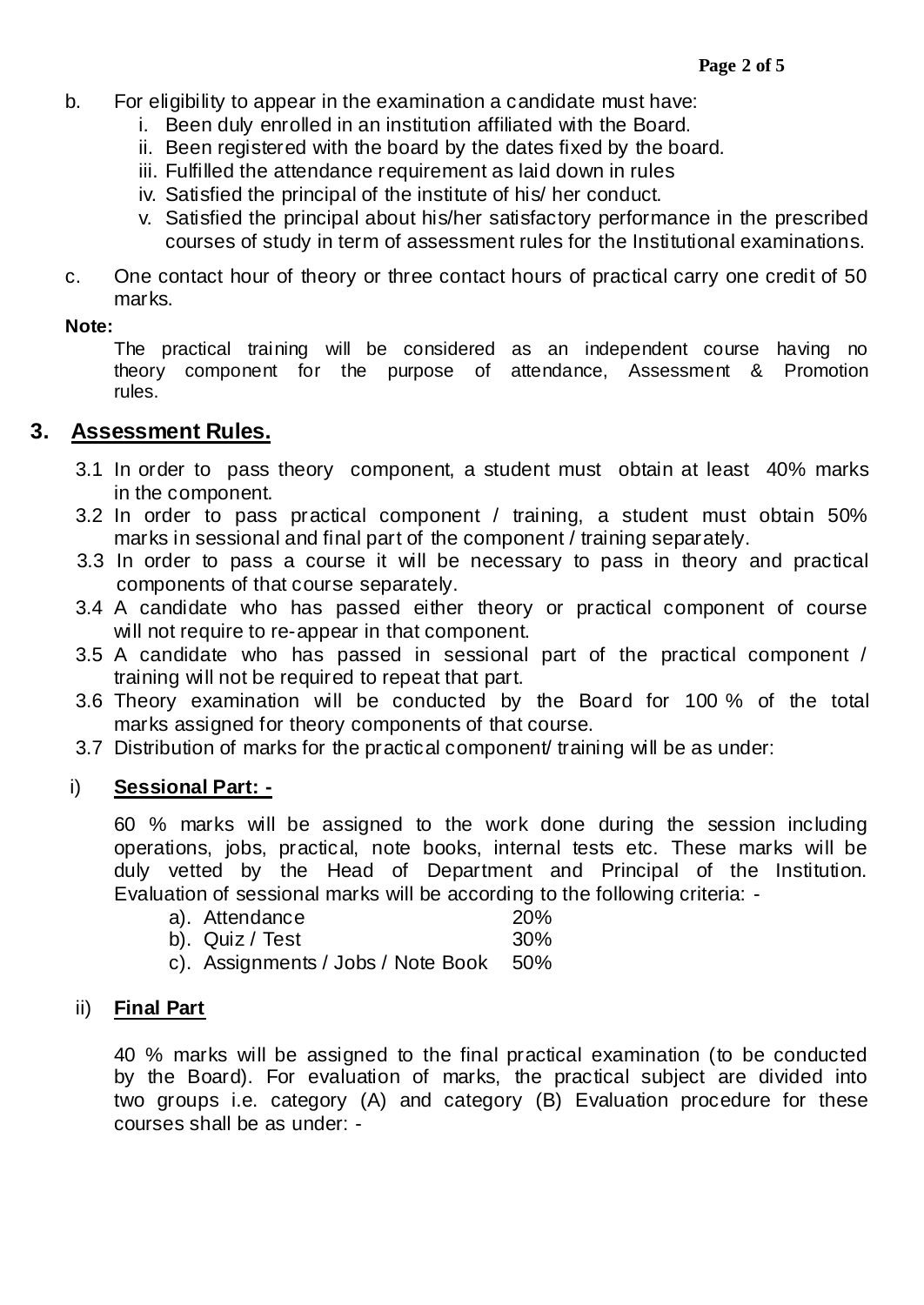**Category 'A'** Shall comprise of those subjects having shop floor activity through out the year including drawing subject e.g. Workshop Practice and Engg. Drawing projects estimates and visits etc. The external examiner will prepare comprehensive jobs; based on category "A" practicals and the students shall be assigned with the task. The examiner will evaluate the candidates through viva voce on this task.

**Category 'B'** shall comprise of those subjects having demonstration / experimental activity e.g., Physics, Chemistry, Computer Application and Engineering science. The external examiner will prepare an objective type question paper based on the experiments done during the year and besides serving of this paper, practical shall be assigned to the candidates. External evaluation shall be based on the objective type paper (test) and experiment / practical to be carried out.

**NOTE:** Final practical examination will be conducted jointly by an external examiner (to be appointed by the Board) and an internal examiner (to be deputed by the Principal of the Institute). The external examiner will award the marks. Division of marks will be as under:-

| Job / Practical         | 50%  |
|-------------------------|------|
| Procedure / Description | 25 % |
| Viva Voce               | 25%  |

**iii) Absence for whatsoever reason from the examination as a whole or a part thereof will be considered as failure in the examination or the relevant course or courses.**

# **4 Promotion Rules**.

a) A student will be promoted to the next higher class, if he / she passes all the prescribed courses of his/her class.

### b). **First Year Class**

(i) The admission / registration of first year student who fails to pass at least 30% subjects of his / her Technology in the  $1<sup>st</sup>$  Annual Examination, shall stand cancelled.

#### **Note:**

- $\triangleright$  Fraction of 0.50 or more will be rounded off to the higher whole number, e.g. 3.50 to 3.99 will be considered as 4.00.
- $\triangleright$  Fraction of less than 0.50 will be rounded off to the lower whole number, e.g. 3.01 to 3.49 will be considered as 3.00.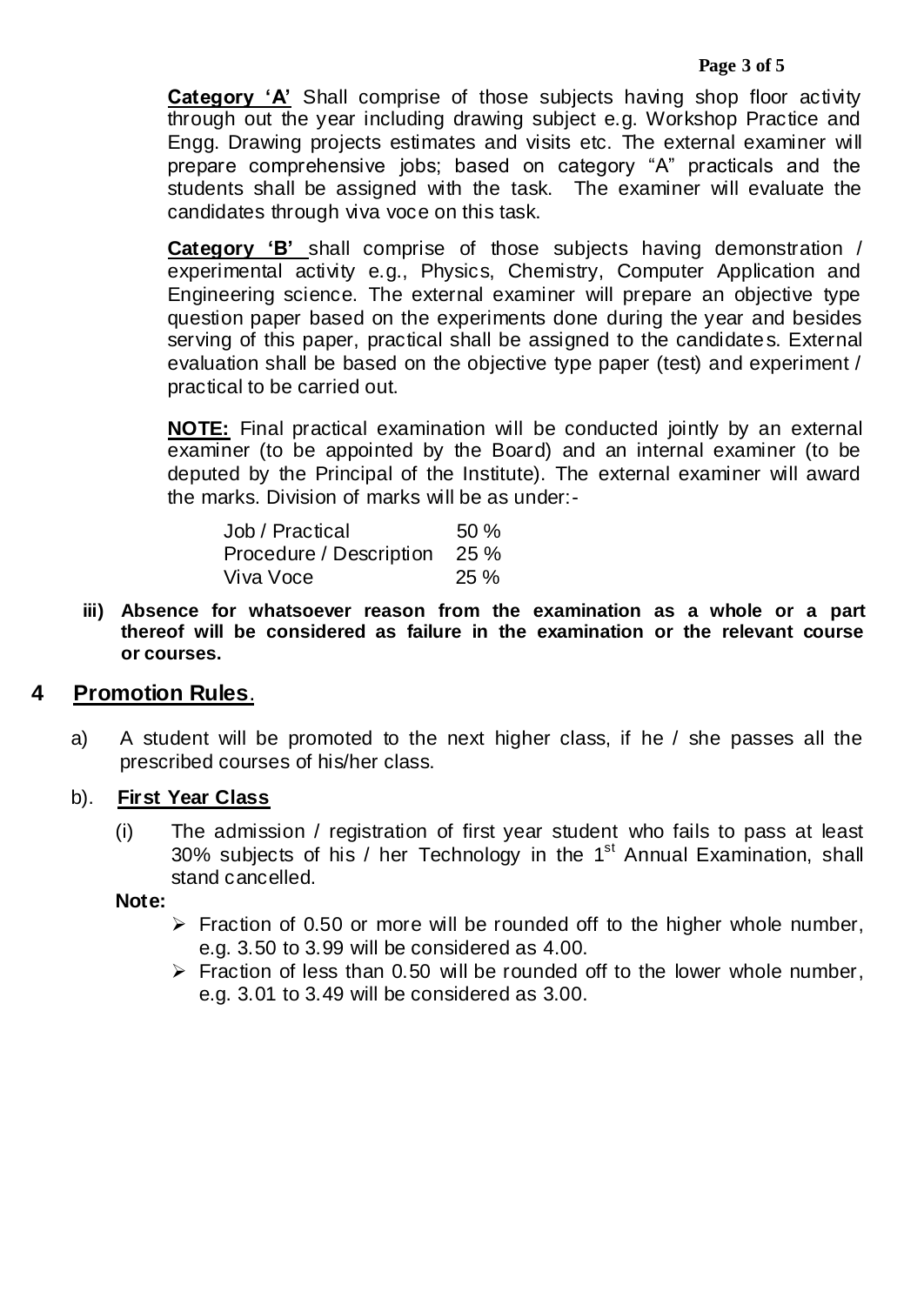(ii) A first year student who passes in at least 30% subjects of his / her technology in the 1<sup>st</sup> Annual Examination of that session shall be promoted to second year class. He / she will be allowed to appear in the forthcoming examinations in the failing subjects. and that candidate has to pass his / her whole DAE (three year course) in the twelve consecutive examinations. A candidate who does not clear / pass his / her diploma within specified twelve number of chances, his / her registration will stand cancelled. A candidate who does not appear in any examination conducted by Board will lose his chance.

### c). **Second Year Class**

A second year student who fails to pass in any number of subjects of  $2^{nd}$  Year of his / her Technology in the annual examination of that session will be promoted to third year class and will be required to re-appear in the failing courses in the forthcoming consecutive examinations.

### d). **Third Year Class**

A third year student who has passed at least  $30\%$  subjects of  $1<sup>st</sup>$  Year and any number of subjects of  $2^{nd}$  Year becomes eligible to appear in the  $3^{rd}$  Year annual examination of his / her session. In case he / she fails in any number of subjects in the Annual Examinations, he / she shall have to pass all the failing subjects in the forthcoming consecutive specified chances.

# **5. Award of Diploma**

The successful candidate will be placed under the following categories.

- a. Those securing 80 % or more will be placed in "A+" grade.
- b. Those securing 70 % or more but less than 80 % will be placed in "A" grade.
- c. Those securing 60 % or more but less than 70 % will be placed "B" grade.
- d. Those securing 50 % or more but less than 60% will be placed in "C" grade.
- e. Those securing less than 50 % but are passing in all subjects will be placed in "D" Grade.

# **6. Assessment Rules for Institutional Examination**

- a. The institution will conduct one send up examination for the First, Second and Third year classes respectively at the end of the session
- b. The student has to appear in all the theory subjects of his / her technology and to show satisfactory performance.

# **7 Attendance Rules**

- a) A candidate must have completed 80% attendance of prescribed lectures in order to be eligible to appear in the examination.
- b) The Principal may condone up to 10% shortage of attendance on the basis of genuine grounds produced before him / her for his / her satisfaction.